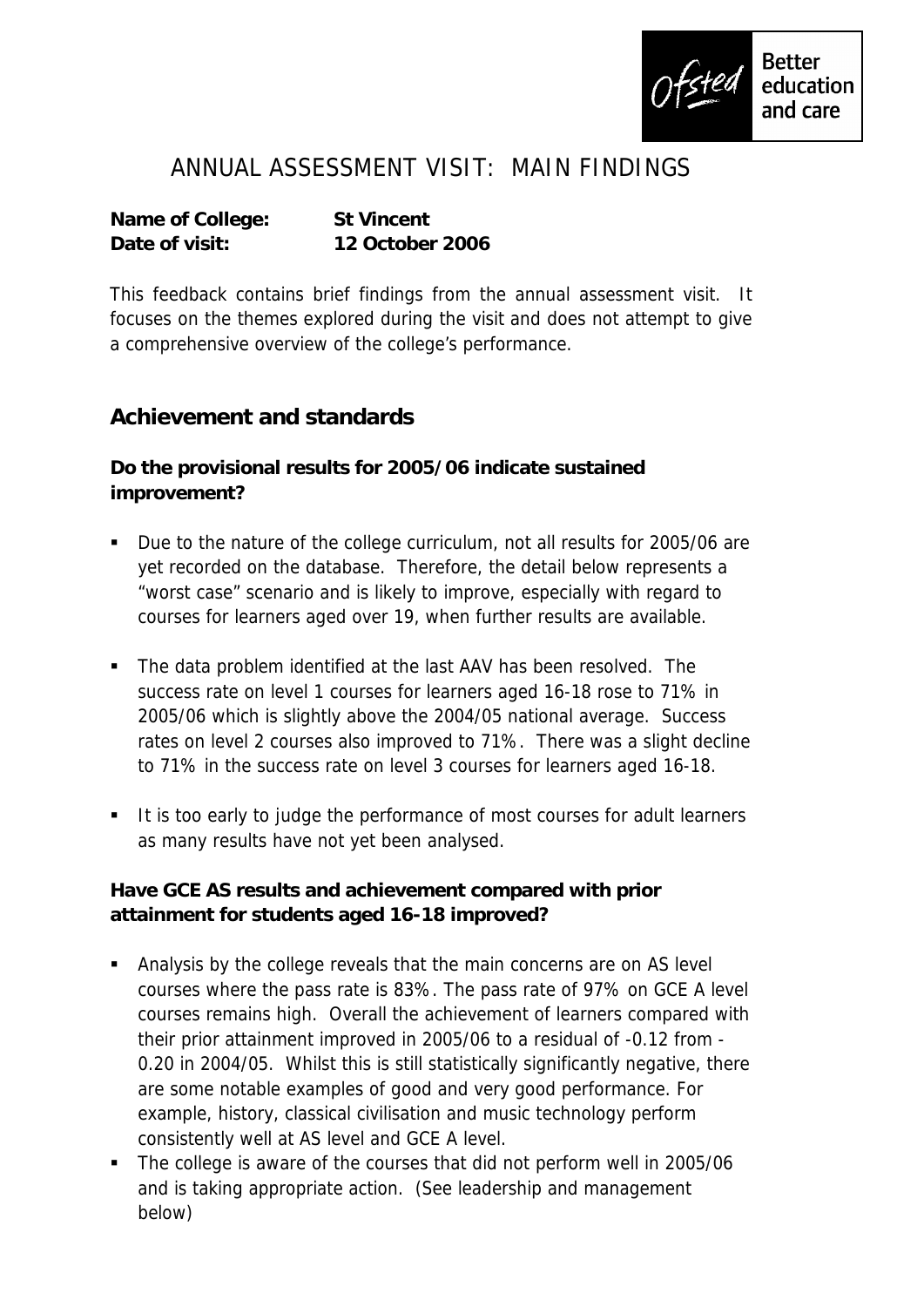

## **Quality of education and training**

**How successful is the provision for pupils aged 14-16? Are pupils engaged well and do the programmes have good outcomes?**

 The college has a very innovative and successful programme of courses for pupils aged 14-16 from local schools. This includes sport and recreation, childcare, carpentry and joinery and AS level critical thinking for gifted and talented pupils in years 10 and 11. Modern foreign language courses are also provided for pupils who have completed their GCSE early. The college also supports partner schools in establishing their applied GCSE courses. A small number of pupils attend the college to follow a bespoke curriculum to meet their individual needs. The outcomes from the college's provision for pupils aged 14-16 are generally good. The progression rate from the sports course onto higher level college courses and/or related employment is very high.

**What are the benefits of links with primary schools? Are they developing well?**

• The college's links with primary schools are outstanding. There are links in sport, drama, art and science as well as a book club for children of primary school age. Primary schools also benefit from the use of the college facilities, including the very good sports facilities and swimming pool. Last year about 100 college students worked with pupils from primary schools on the Community Sports Leaders Award (CSLA) programme, performing arts students worked with over 80 children on a major Shakespeare project and around 30 pupils worked with art students and staff on wall hangings for the school's "African Week". Plans are well advanced for the delivery of an enterprise project with Key Stage 2 primary pupils.

**Has the college maintained the high levels of academic and pastoral support found at the last inspection?**

 Pastoral guidance and support are comprehensive and effective. At a meeting with inspectors, a sample of students was extremely positive about the support they receive from the college. They also found the atmosphere in the college to be very friendly and welcoming to all and they appreciated the college seeking their opinions on college life and taking action where possible. Students confirmed that the college monitors their attendance extremely rigorously but there was some confusion about how the college monitored their progress on courses.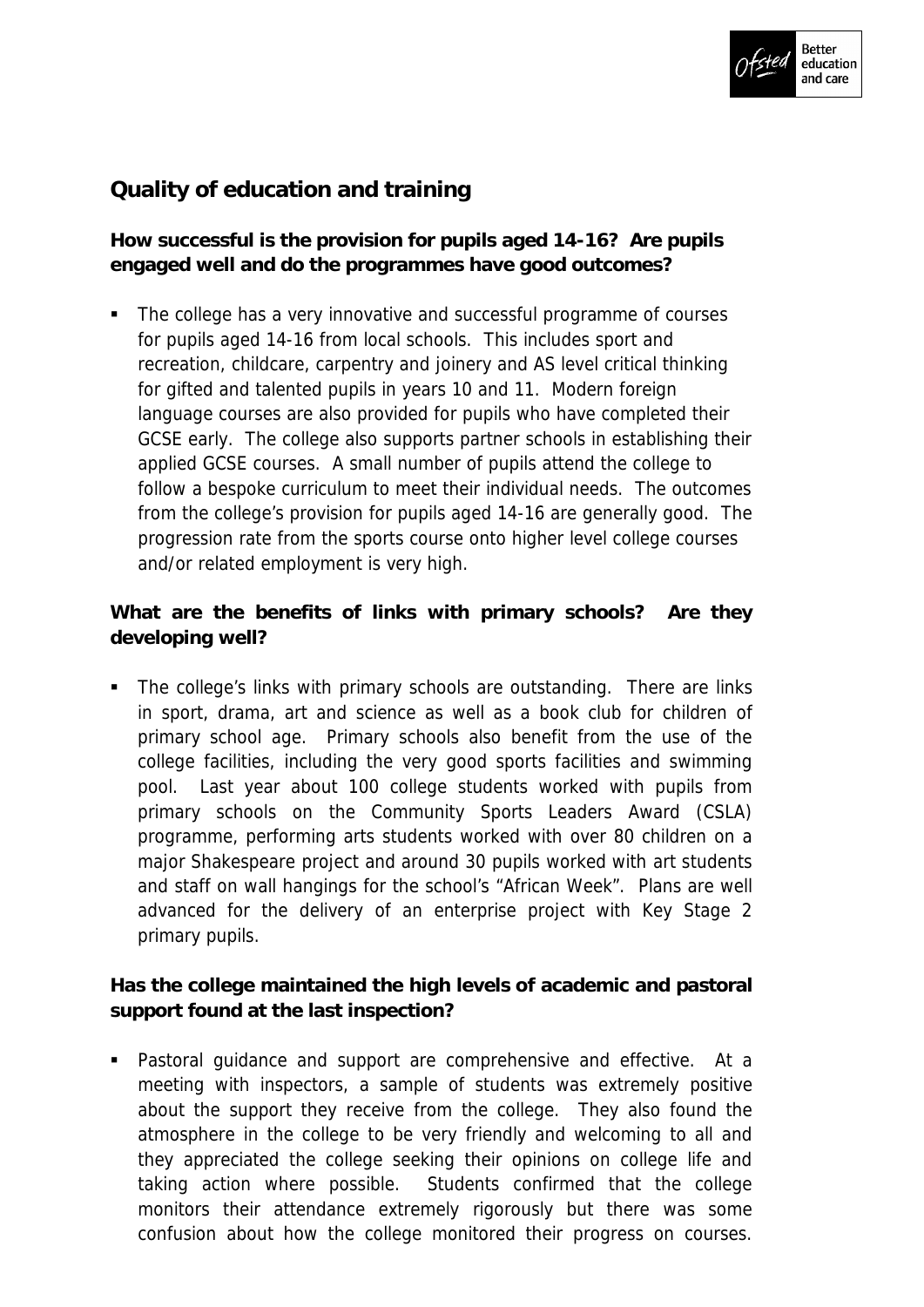

Some in the sample thought that the formal reviews of progress were too infrequent.

 Careers guidance and education is structured well and meets the needs of students who wish to enter employment as well as those going on to higher education. There is a well resourced careers library and students benefited from a very successful careers fair earlier this term. Student Support Officers (SSOs) are allocated to faculties and work closely and effectively with tutors and the Student Welfare Officer to identify any potential problems students may be experiencing. The range of student support services is comprehensive and managers have adapted services appropriately to meet the needs of adult students.

**How is the effectiveness of additional learning support evaluated?**

• The provision of additional learning support is good. Systems are clear, comprehensive and understood well by students, who value greatly the support they receive. Again, managers have adapted procedures appropriately to cater for adults. There is good liaison with feeder schools about students' additional needs. Initial diagnostic work is thorough and staff provide support in ways that best meet an individual student's identified needs. Key skills are integrated effectively into learning support. Whilst the college evaluates the effectiveness of additional learning support by comparisons between a student's actual performance and their predicted grade, no formal evaluation is carried out to assess the impact on retention and success rates.

**Has the college maintained its development of the ECM outcomes?**

 The college has completed further work in the promotion of the five outcomes of "Every Child Matters". An audit of each department's input to the outcomes has been carried out and evaluated. From the resulting action plan, an innovative programme of activities has been devised which includes, for example, an enterprise event, charities week and anti-racism activities. These activities are to be delivered through the tutorial programme. At the time of the visit, it was too early to judge whether this method of delivery was successful. The wide range of sport-related enrichment activities plays a major part in helping students maintain a healthy lifestyle, as does the college's promotion of cycling through the provision of good quality cycle storage. The group of students who met with inspectors were unanimous in stating that they all felt very safe at St Vincent College. Some felt that there was not enough healthy food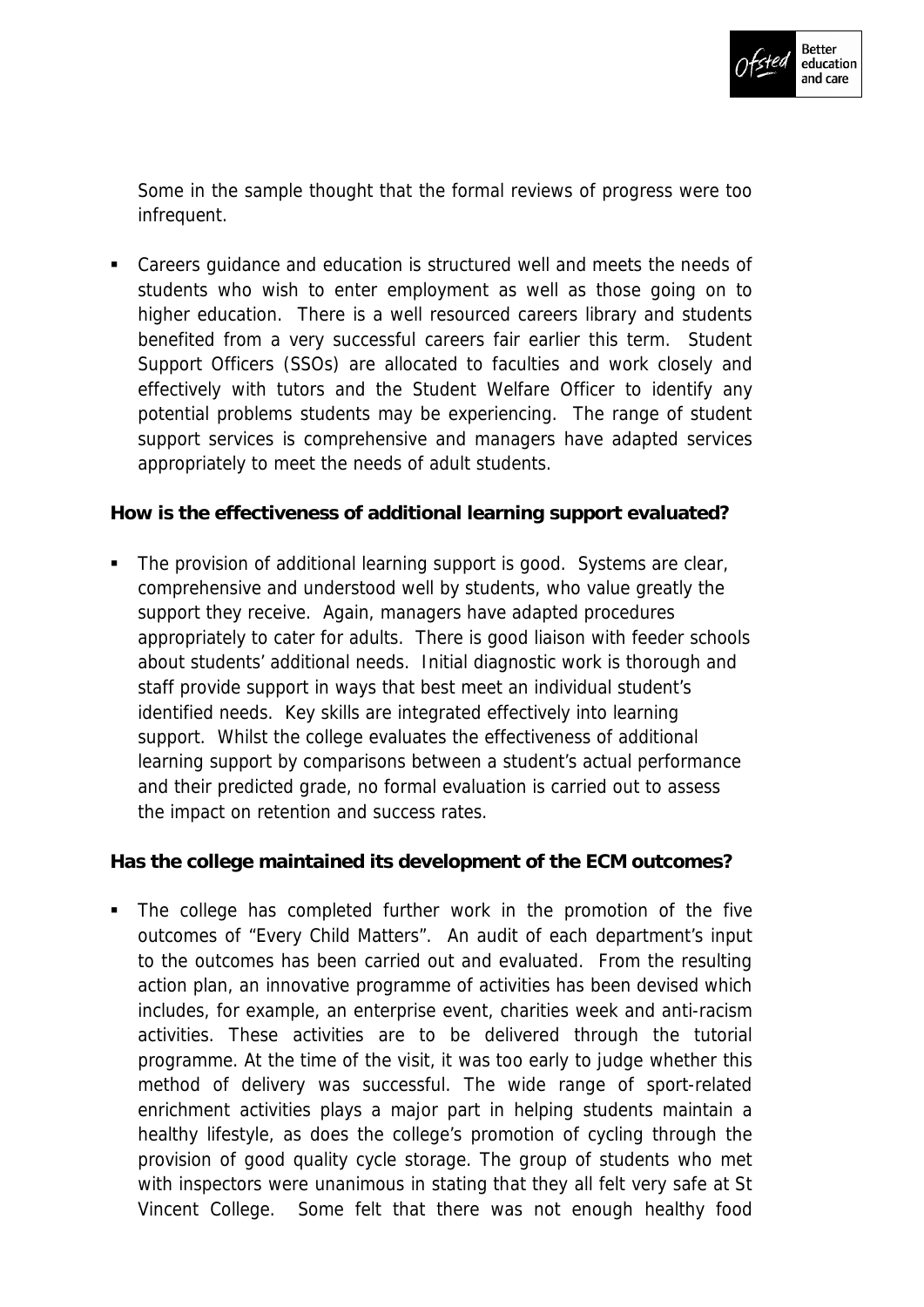

available in the cafeteria, which they reported was also very crowded at peak times.

## **Leadership and management**

**What is the college's role in the local 14-19 strategy?**

• The college plays a key role in the area's local 14-19 strategy. It makes a major contribution to the Fareham and Gosport Consortium and also to the success of the Increased Flexibility programme for pupils aged 14-16. Plans are developing with other partners for the introduction of Specialist Diplomas. The college reviews its curriculum regularly and thoroughly, taking due account of the needs of the diverse community it serves.

**Have managers taken appropriate action to address any areas of under-performance?**

In most cases leaders and managers have taken appropriate management action to address poor performance on identified courses. The college has restructured course and curriculum management in a number of instances. The formal evaluations of courses through the Post-Validation Review process have been successful in improving outcomes, for example, in GCE A level psychology. Senior managers are very clear about where attention needs to be focused and they have a detailed action plan for this academic year. The practice of students taking an additional AS level in their second year is not always successful and may have a detrimental effect on the overall success rate on AS level courses.

**Have there been improvements in health and care provision?**

It is too early to judge as to whether or not significant improvements have been made although there are some positive indications. The college has appointed a new head of department and has carried out a fundamental review of the curriculum successfully.

**What is the current position regarding the SAR for 2005/06?**

• The self-assessment report and the procedures for its production are embedded well at St Vincent College and the final validation is scheduled for November 2006, prior to approval by governors in early 2007.